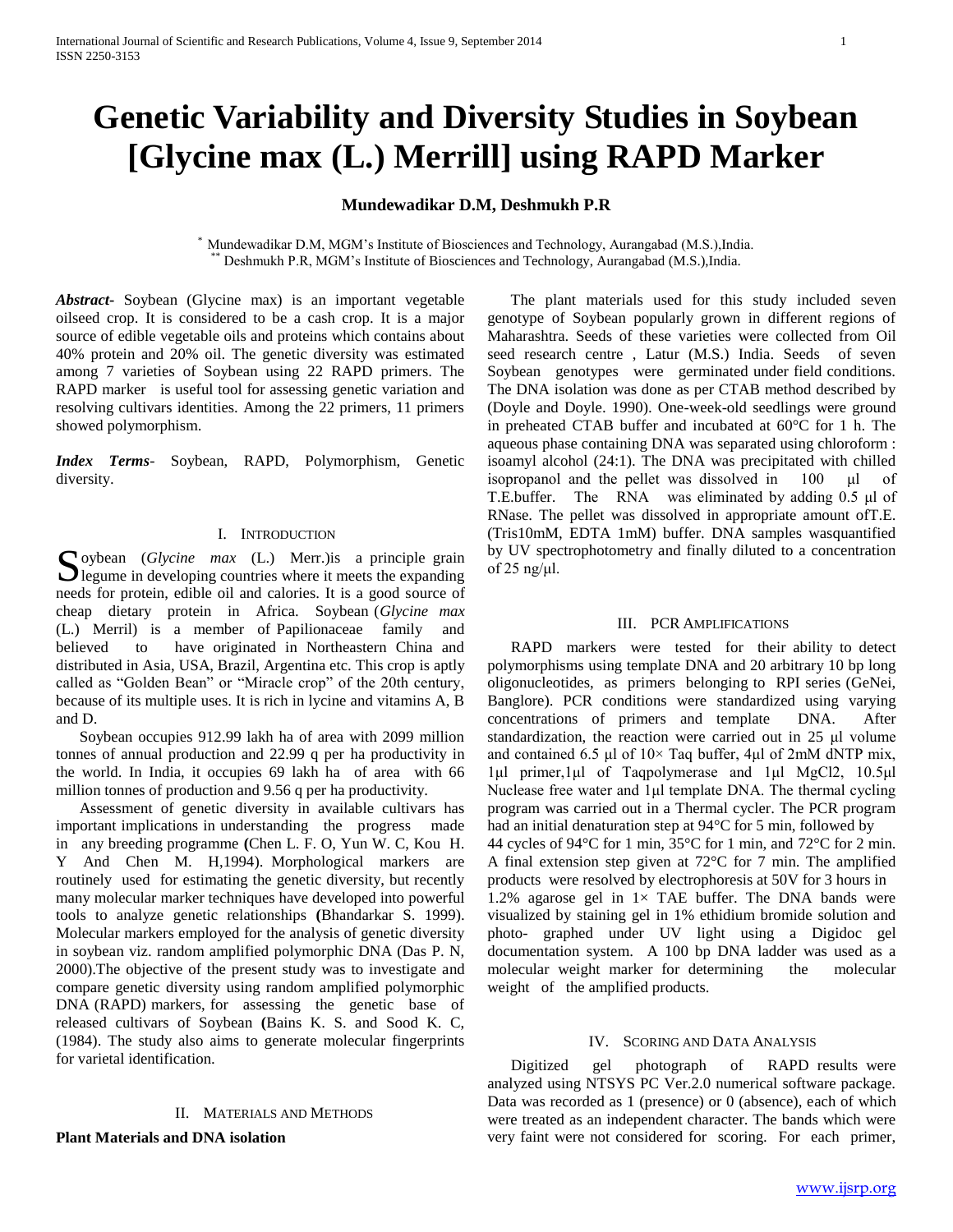PCR reactions were repeated two times and only reproducible bands were considered for analysis. The primers which did not produce amplification were repeated thrice before discarding them.The pair wise similarity between isolates and polymorphic bands were calculated using Jaccard's coefficient, a common estimator of genetic identity, or estimates interspecific relationships. The similarity co-efficients were used to construct a dendrogram for determining relationship using unweighted pair group method with arithmetic average (UPGMA). Robustness of clusters was evaluated by bootstrap analysis using NTSYS-pc version 2.0, Exeter software, New York.

## V. RAPD ANALYSIS

 Universal Primers of RPI series were used to evaluate seven soybean genotypes. The PCR amplified products of each Primer were resolved on 2% agarose gel electrophoresis and the size of the amplified products was compared with DNA molecular weight marker. Random amplified polymorphic DNA (RAPD) markers have more polymorphism information content (PIC) value. These computations were performed using NTSYS-PC (ver. 2.02j; Exeter Software (N.Y., Rohlf, 1993).

## **Similarity matrix based on RAPD Profile**

 The RAPD patterns obtained from seven soybean accessions of *Glycine max*using primer RPI. The Jaccard estimate of simulator was used to construct a similarity matrix.

## **Cluster Analysis**

 Similarity coefficient matrices were used to generate a dendrogram of Soybean genotypes based on UPGMA analysis.

## VI. RESULT AND DISCUSSION

 In the present investigation Random Amplified Polymorphic DNA (RAPD) markers were used to study the genetic diversity of seven soybean genotypes. DNA isolation was done successfully by the CTAB isolation method and it was also standardized for PCR amplification of DNA. In this study, 22 primers of RPI series were used. Among the 22 Primers,11Primers produced total 118 amplified bands. The typical banding patterns produced viz. shown in plate 1, in which 111 bands (94.06%) were polymorphic and 7 bands (5.94%) were found monomorphic viz. showed in table 1. Among 11 Primers used in this study, the percentage of polymorphic products ranged from 50% to 94.06%. In this RPI-4,RPI-5,RPI-6,RPI-8, RPI-9,RPI-10,RPI-

11,RPI-12,RPI-15,RPI-19, and RPI-20 showed

100% of polymorphism and RPI-18 showed

50% of polymorphism. The similarity value viz. shown in table 2 ranged from 0.130 to 1.309 indicated substantial diversity present in the germplasm. Highest degree of similarity at 1.309 was observed between MAUS 71 and MAUS 32 and lowest similarity value at 0.130 was observed between MAUS 32 and MAUS 2. The cluster A is divided into two sub cluster i.e. A1, A2. The cluster A1 consist of two genotypes in which MAUS 61 and MAUS 1 were found closely related. The cluster A2 consist of three genotype in which MAUS 32 and MAUS 71 are closely related and genotype MAUS 158 is a solitary cluster. The cluster B also consist of two genotypes in which MAUS 81 AND MAUS 2 are closely related

| Sr.No.         | <b>RAPD</b>   | Accession | Total<br>no.of bands bands | Monomorphic | Polymorphic<br>bands | Percentage of | <b>PIC</b> |
|----------------|---------------|-----------|----------------------------|-------------|----------------------|---------------|------------|
|                | primers       | No.       |                            |             |                      | polymorphism  | value      |
| $\overline{1}$ | RPI-4         | AM773770  | $\overline{A}$             |             | 4                    | 100%          |            |
| $\overline{2}$ | RPI-5         | AM773771  | 19                         | 0           | 19                   | 100%          | 0.79       |
| $\overline{3}$ | RPI-6         | AM773773  | 3                          | 0           | 3                    | 100%          |            |
| 4              | RPI-8         | AM773315  | 3                          | 0           | 3                    | 100%          |            |
| $\overline{5}$ | RPI-9         | AM750045  | $\overline{17}$            | 0           | $\overline{17}$      | 100%          | 0.76       |
| $\overline{6}$ | <b>RPI-10</b> | AM773316  | $\overline{3}$             |             | $\overline{3}$       | 100%          | 0.67       |
| $\overline{7}$ | <b>RPI-12</b> | AM773775  | 17                         |             | 17                   | 100%          | 0.72       |
| $\overline{8}$ | $RPI-15$      | AM765830  | 17                         | 0           | 7                    | 100%          | 0.77       |
| $\overline{9}$ | <b>RPI-18</b> | AM773777  | 14                         |             | 7                    | 50%           | 0.42       |
| 10             | <b>RPI-19</b> | AM773317  | 19                         | 0           | 19                   | 100%          | 0.37       |
|                |               |           |                            |             |                      |               |            |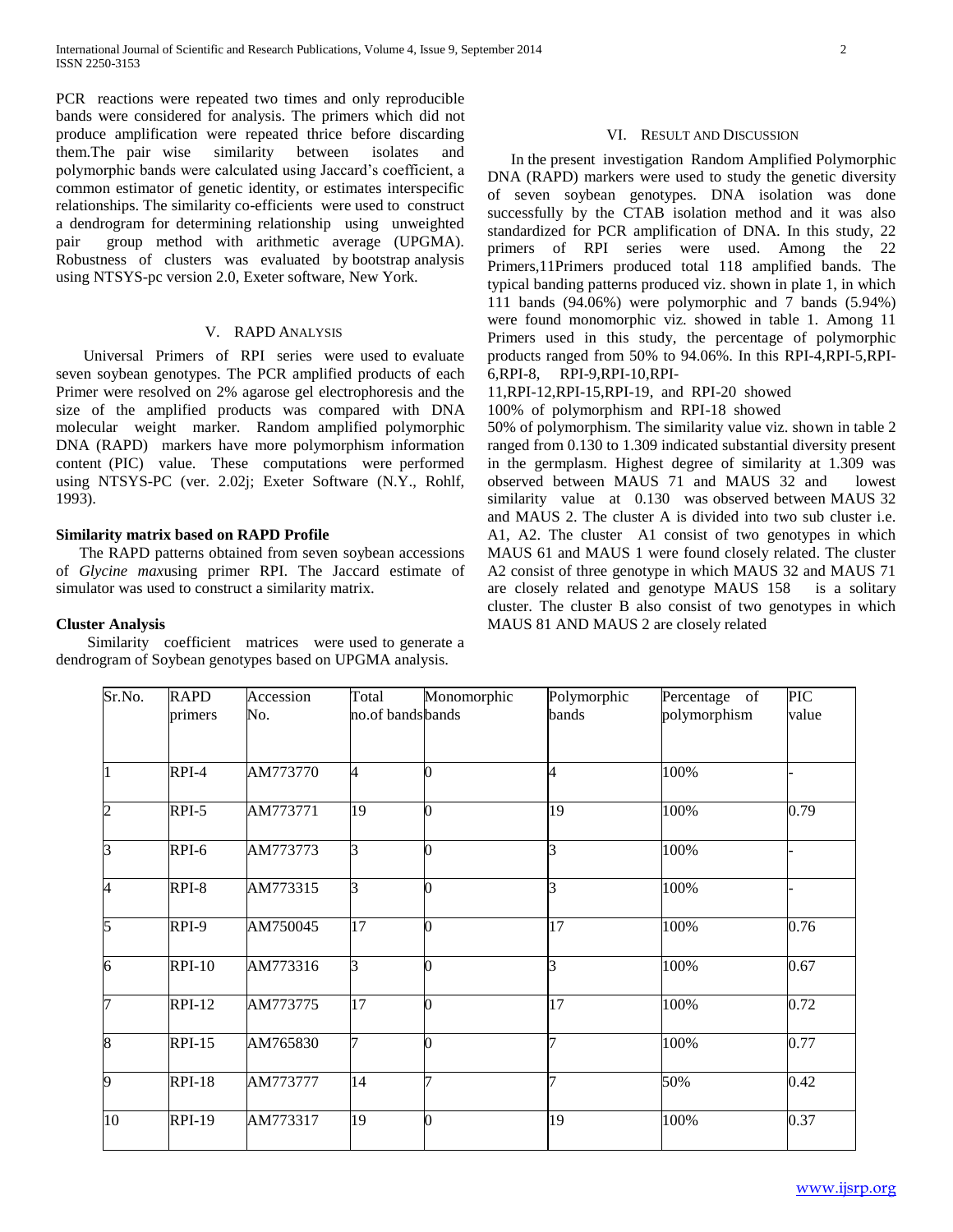International Journal of Scientific and Research Publications, Volume 4, Issue 9, September 2014 3

ISSN 2250-3153

| 11 | $RPI-20$ | AM765820 | 12  |               | 14  | 100%   | 0.75 |
|----|----------|----------|-----|---------------|-----|--------|------|
| 12 | Total    |          | 118 | $7(Avg-5.94)$ | 111 | 94.06% | 3.67 |

# **Table 1 :Details of RAPD band produced by 11 primers and polymorphism percentage**

 RAPD method was displayed appreciable inter population variation or molecular polymorphism between seven *Glycine max*varieties and phylogenetic tree was showing a relationship between seven, soybean varieties. This study has also confirmed, RAPD marker is potentially simple,rapid, reliable and effective method of detecting polymorphism for assessing genetic diversitybetween genotype and these help in the selection of parent for hybridization.RAPD technique is useful in areas of genetic diversity and DNA fingerprinting analysis. As the need to protect proprietary germplasm as it is likely to increase in the future, RAPD will have animportant role in securing a plant variety right by virtue of its unique efficiency in distinguishingclosely related germplasm. Future thrust will be directed towards the holistic use of RAPD primes for DNA fingerprinting, genetic analysis and linkage mapping in soybean.





**Plate 1&2. RAPD profiles for 7 Soybean cultivars produced using primer RPI-12&RPI-5.**

**Varieties**-1)MAUS-81, 2)MAUS-6102, 3)MAUS-1, 4)MAUS-2, 5)MAUS-158, 6)MAUS-32, 7) MAUS-71.

| Rows\Cols MAUS81 |       | MAUS6102 | <b>MAUS1</b> | MAUS2 | MAUS158 | MAUS32 | MAUS71 |
|------------------|-------|----------|--------------|-------|---------|--------|--------|
| MAUS81           | 0.000 |          |              |       |         |        |        |
| <b>MAUS6102</b>  | 0.756 | 0.000    |              |       |         |        |        |
| <b>MAUS1</b>     | 0.399 | 0.824    | 0.000        |       |         |        |        |
| MAUS2            | 0.635 | 0.635    | 0.399        | 0.000 |         |        |        |
| MAUS158          | 0.441 | 0.532    | 0.693        | 0.360 | 0.000   |        |        |
| MAUS32           | 0.693 | 0.693    | 0.635        | 0.130 | 0.485   | 0.000  |        |
| MAUS71           | 0.693 | 0.824    | 0.532        | 0.824 | 0.982   | 1.309  | 0.000  |

**Table 2. Similarity matrix for Jaccard's coefficient of seven Soybean genotypes obtained from RAPD Marker analysis**.